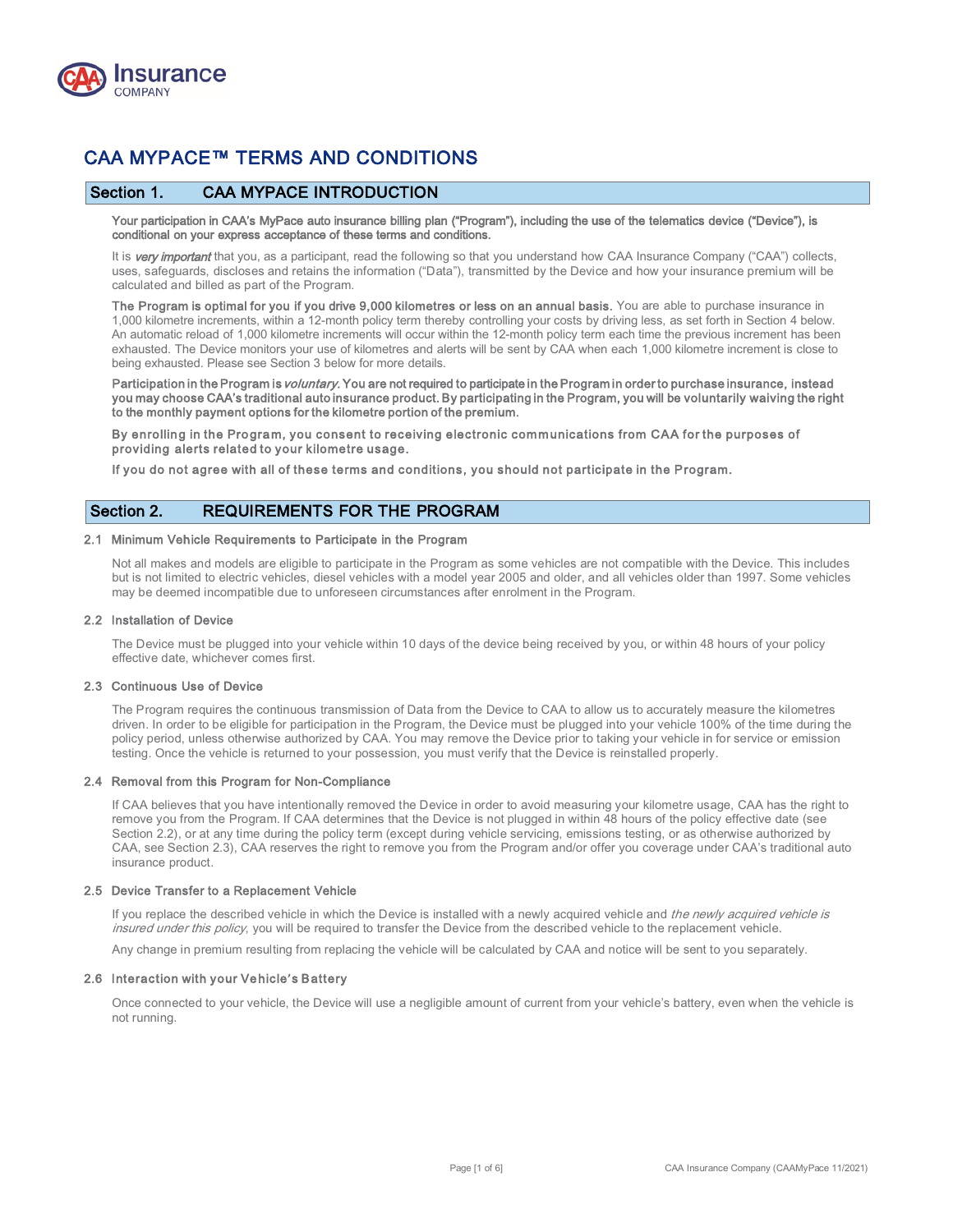# Section 3. CAA MYPACE PROGRAM DETAILS

### 3.1 Program Qualification

CAA MyPace payment program is optimal for you if you drive 9,000 kilometre or less on an annual basis. The Program is entirely voluntary and is designed to provide flexibility and choice for you. The Program offers identical coverage to CAA's traditional auto insurance product with the exception of billing you for kilometre usage.

### 3.2 Program Design

The Program:

- Requires the installation of a Telematics device into your vehicles OBDII port;
- Allows you to purchase insurance in 1,000 kilometre increments;
- Is made up of 2 premium components:
	- 1. The kilometre premium portion, which is the premium portion for coverages while the vehicle is driven;
		- a. The kilometer portion of your premium requires you to use your Credit Card or pre-authorized debit for payment upon exhaustion of each 1,000 kilometre increment.
	- 2. Non-kilometre premium portion, which is the premium portion for coverages, such as, Comprehensive, Accident Benefits, Direct Compensation - Property Damage;
		- b. The non-kilometre portion of your premium allows you to choose between two payment options:
			- i) Lump-sum payment; or
			- ii) Monthly payment plan.
- If you reach the same cost as CAA's traditional auto insurance product, the Program allows you the choice to remain in the Program or transfer your policy without penalty to CAA's traditional auto insurance product with a new policy term.
- Allows you to carry over unused kilometres on policy renewal as further explained in Section 4.5, if you have unused kilometres when the policy is set to renew.

#### 3.3 Limitation of Vehicles

The Program is limited to a maximum of one vehicle per policy.

#### 3.4 Purchase of Kilometres

The Program is designed to automatically reload 1,000 kilometre increments within the 12-month policy term once the previous increment has been exhausted.

Your payment method on file, such as credit card or pre-authorized debit will be automatically billed for the next 1,000 kilometre increment.

During each 1,000 kilometre increment purchased, you will be notified via alerts from CAA. Alerts can be provided to you in one or more of the following forms:

- Via SMS/Text message;
- An e-mail:
- An invoice; and
- A message on the portal.

You can monitor your usage at any time by logging onto your "My Account" on [www.caamypace.com \(](http://www.caamypace.com/)"Online Portal") and/or using the CAA MyPace mobile application.

You will be notified four (4) times during each 1,000 kilometre increment usage:

- At 750 kilometres an Email/SMS notification will let you know that you have reached 75% of your 1,000 kilometre increment;
- At 900 kilometres an Email/SMS notification will advise you that you have reached 90% of your purchased kilometres. In this notification, you will be given the option to suspend the billing if you only want to drive up to the 1,000 kilometre purchased without being charged for a new 1,000 kilometre increment. If CAA determines that the vehicle has been driven beyond the 1,000 kilometre increment purchased, CAA will automatically charge your chosen payment option for the next 1,000 kilometre increment;
- At 950 kilometres an Email/SMS notification and an Invoice notification will let you know that you are 95% through the use of the 1,000 kilometre purchased. You will be automatically billed for the next 1,000 kilometre increment. Please see Section 4 below which details how premium is charged under the Program; and
- Upon successful or unsuccessful 1,000 kilometre increment payment an Email notification will let you know that your payment was received successfully or if your payment was declined.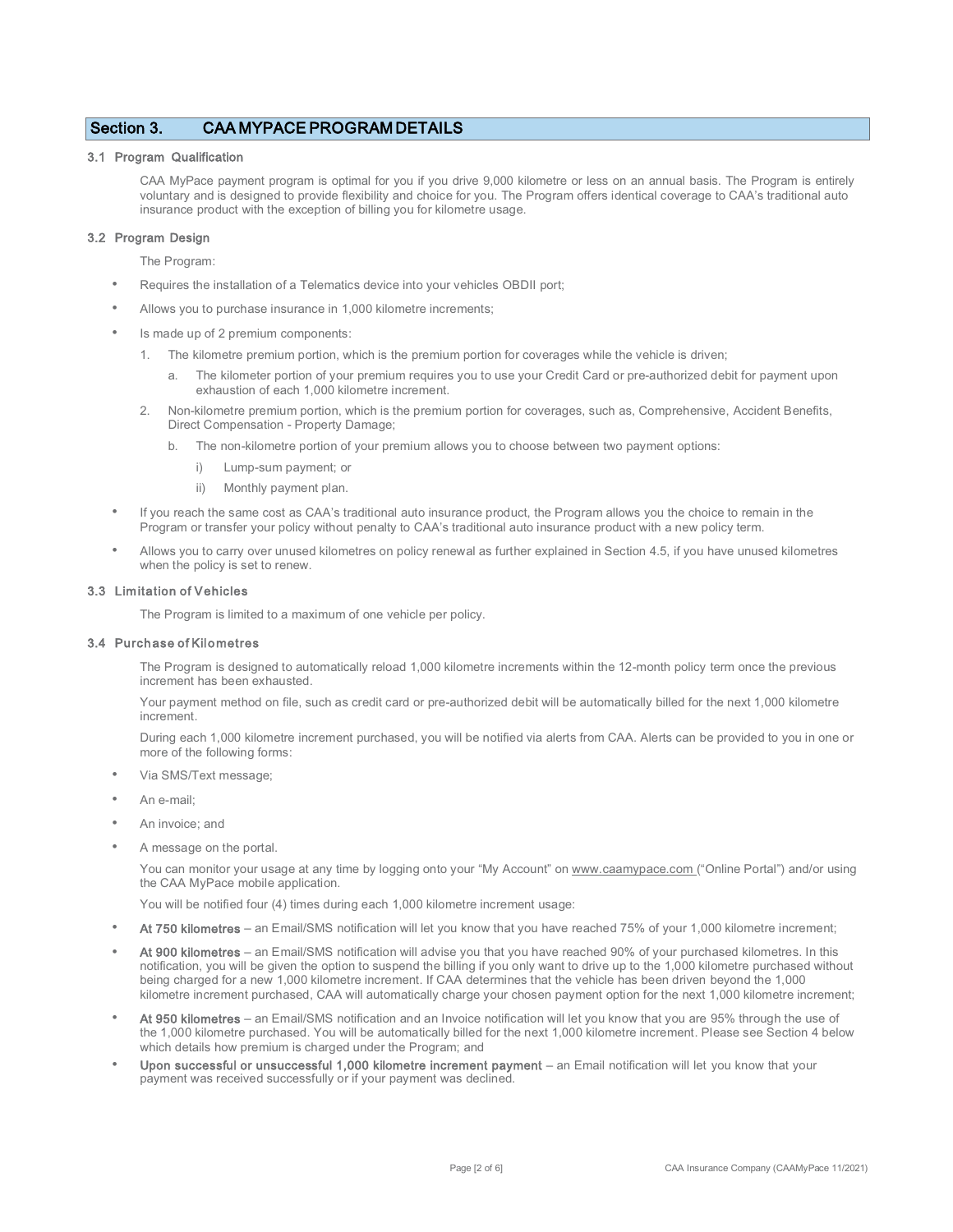# Section 4. PREMIUM CHARGES FOR PROGRAM

#### 4.1 Premium Components

There are two (2) premium components for the Program. The first is the premium that you pay for every 1,000 kilometre purchased. The second is the premium for the non-kilometre portion for coverages not related to kilometres driven such as Comprehensive, Accident Benefits, and Direct Compensation - Property Damage.

#### 4.2 How is Premium Charged?

There are two payment options available to you for the non-kilometre portion of the premium with the Program. At the time of binding the policy you will need to choose either the lump-sum payment option or the monthly payment option for the non-kilometre portion of the premium. A service fee is applicable to the monthly payment plan option for the non-kilometre portion of the premium.

At each 1,000 kilometre increment, billing options will either be by credit card or pre-authorized payment from your debit card. This is not subject to any service fee from CAA.

#### Option 1: Lump-sum Payment (for non-kilometre premium portion)

At the time of policy issuance you are responsible for the full payment of the non-kilometre premium portion of your insurance, plus the cost of purchasing the first 1,000 kilometre increment.

Example: Cost related to non-kilometre premium portion of policy is \$900 and cost for each 1,000 kilometre increment is \$500, purchased twice in the year.

|                                  | <b>Up Front</b><br>Cost | Monthly Cost when<br>no kilometres are<br>purchased |                                   |     | Purchase<br>1.000<br>Kilometre | <b>Monthly Cost when</b><br>no kilometres are<br>purchased |       |       | Purchase<br>1.000<br>Kilometre | Monthly Cost when no kilometres are<br>purchased |                  |       |                  |       |
|----------------------------------|-------------------------|-----------------------------------------------------|-----------------------------------|-----|--------------------------------|------------------------------------------------------------|-------|-------|--------------------------------|--------------------------------------------------|------------------|-------|------------------|-------|
| Date                             | Jan 1                   | Feb 1                                               | Mar <sub>1</sub> Apr <sub>1</sub> |     | Apr 15                         | May 1                                                      | Jun 1 | Jul 1 | Jul 15                         | Aug                                              | Sep <sup>-</sup> | Oct 1 | Nov <sup>-</sup> | Dec 1 |
| Non-kilometer<br>premium portion | \$900                   | \$0                                                 | \$0                               | \$0 | \$0                            | \$0                                                        | \$0   | \$0   | \$0                            | \$0                                              | \$0              | \$0   | \$0              |       |
| Kilometre<br>premium portion     | \$500                   | \$0                                                 | \$0                               | \$0 | \$500                          | \$0                                                        | \$0   | \$0   | \$500                          | \$0                                              | \$0              | \$0   | \$0              |       |
| <b>Total Payment</b>             | \$1,400                 | \$0                                                 | \$0                               | \$0 | \$500                          | \$0                                                        | \$0   | \$0   | \$500                          | \$0                                              | \$0              | \$0   | \$0              |       |

### Option 2: Monthly Payment (for non-kilometre premium portion)

At the time of policy issuance you are responsible for the first 2 monthly payments for the non-kilometre premium portion of your insurance, plus the cost of purchasing the first 1,000 kilometre increment.

Example: Cost related to non-kilometre premium portion of policy is \$78 per month and cost for each 1,000 kilometre increment is \$500, purchased twice in the year.

|                                  | <b>Up Front</b><br>Cost | <b>Monthly Cost when</b><br>no kilometres are<br>purchased |      |       | Purchase<br>1.000<br>Kilometre | <b>Monthly Cost when</b><br>no kilometres are<br>purchased |       |         | Purchase<br>1,000<br>Kilometre | Monthly Cost when no kilometres are<br>purchased |      |       |                  |       |
|----------------------------------|-------------------------|------------------------------------------------------------|------|-------|--------------------------------|------------------------------------------------------------|-------|---------|--------------------------------|--------------------------------------------------|------|-------|------------------|-------|
| Date                             | Jan 1                   | Feb                                                        | Mar  | Apr 1 | Apr 15                         | May 1                                                      | Jun 1 | $Jul$ 1 | <b>Jul 15</b>                  | . Aug                                            | Sep  | Oct 1 | Nov <sub>1</sub> | Dec 1 |
| Non-kilometer<br>premium portion | \$156                   | \$78                                                       | \$78 | \$78  | \$0                            | \$78                                                       | \$78  | \$78    | \$0                            | \$78                                             | \$78 | \$78  | \$78             |       |
| Kilometre<br>premium portion     | \$500                   | \$0                                                        | \$0  | \$0   | \$500                          | \$0                                                        | \$0   | \$0     | \$500                          | \$0                                              | \$0  | \$0   | \$0              |       |
| <b>Total Payment</b>             | \$656                   | \$78                                                       | \$78 | \$78  | \$500                          | \$78                                                       | \$78  | \$78    | \$500                          | \$78                                             | \$78 | \$78  | \$78             |       |

### 4.3 Non-Sufficient Funds (NSF)

Should your payment be declined, you will be contacted by CAA for payment. Failure to reach you and/or to receive payment will result in:

- CAA notifying you via email/SMS/registered letter of the missed payment;
- For declined 1,000 KM increment payments:
	- i. No action being taken until you drive the 1st kilometre in the new 1,000 kilometre increment (i.e., 1,001 kilometre);
	- ii. Once the new increment is reached and payment has not been received, CAA will invoke its cancellation process, in accordance with the terms of the policy, which may result in your policy being cancelled for non-payment.
- For declined non-KM scheduled payments:
	- i. If payment has not been received by the due date, CAA will invoke its cancellation process, in accordance with the terms of the policy, which may result in your policy being cancelled for non-payment.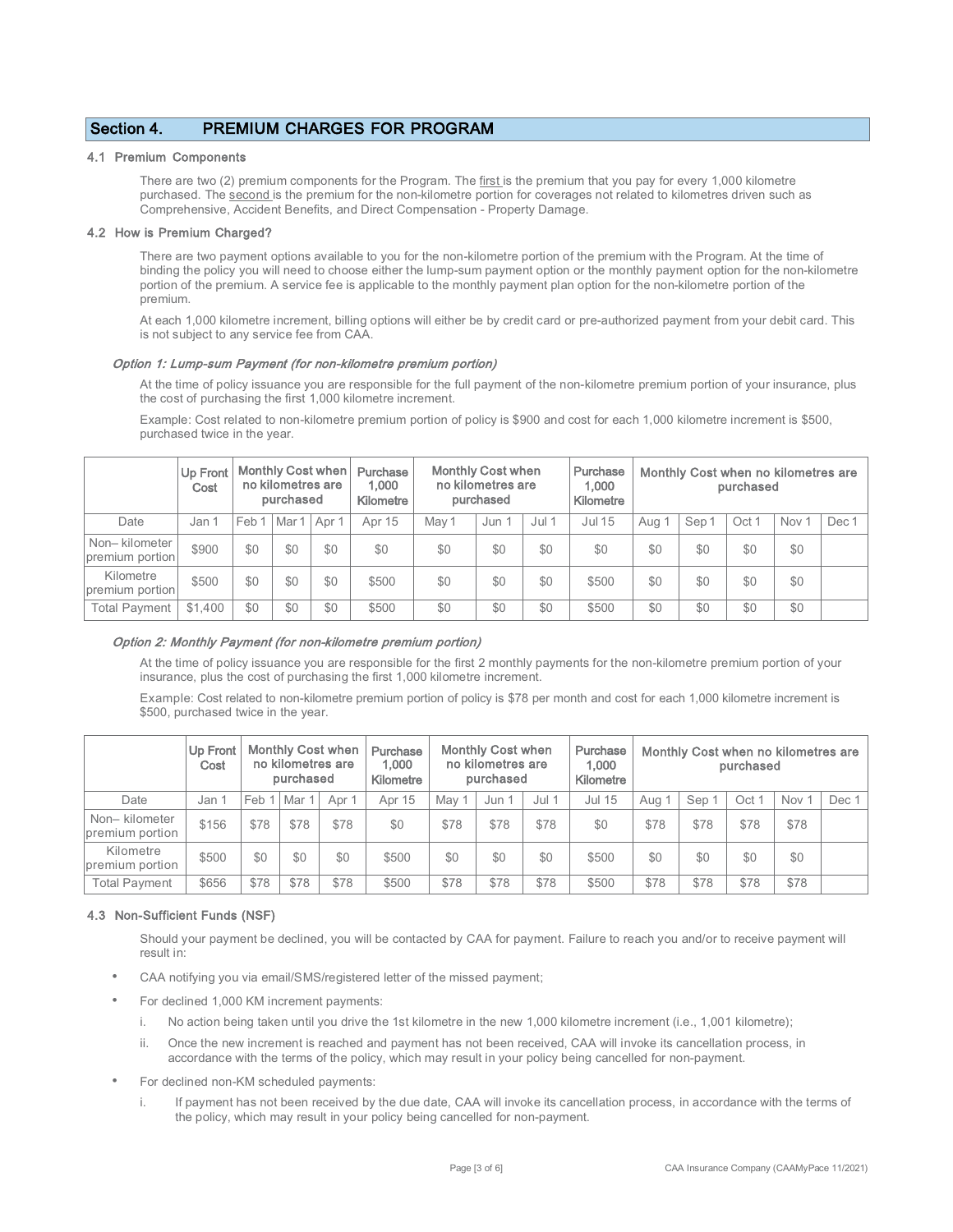#### 4.4 CAA MyPace Program cost equals CAA**'**s traditional auto insurance product

If CAA has determined that the premium cost for the Program is equal to CAA's traditional auto insurance product, then you will be given the option to cancel and enter into a new policy under CAA's traditional auto insurance product with a new policy term. You will be notified three (3) times as you approach 9,000 kilometre usage.

- At 6,750 kilometres an Email/SMS notification will let you know that you have reached 75% of the annual 9,000 kilometre usage:
- At 8,100 kilometres an Email/SMS notification will advise you that you have reached 90% of your annual 9,000 kilometre usage. In this notification, you will be given the option to discuss with a CAA Agent/Broker the best course of action for you based on your kilometre usage; and
- At 8,500 kilometres an Email/SMS notification will let you know that you are 95% through the use of the annual 9,000 kilometre usage. You will be asked whether you wish to stay with the Program or transfer to CAA's traditional auto insurance product. Should you wish to transfer to CAA's traditional auto insurance product, a new policy will be issued to you with a new policy term. Please note that any unused kilometres from the Program are not transferable to CAA's traditional auto insurance product.

#### 4.5 Policy Renewal

You will carry over any remaining unused kilometres from your most recent 1,000 kilometre increment purchased into your renewal term. Billing for the first 1,000 kilometre increment at the renewal term rates occurs when you reach 950 of the 1,000 kilometre increment that was carried over.

If a premium decrease occurs upon renewal resulting in a reduction of more than \$5 in premium for the carryover kilometres, CAA will issue a premium adjustment. If you are driving on carried over kilometres during the new policy term and are involved in an accident, CAA will provide you with the coverage which has the greatest protection.

# Section 5. THE DATA

### 5.1 Data Captured by the Device

The Device is a piece of electronic equipment, including connections and related wiring, which records and transmits vehicle usage Data such as, distance travelled, driving behaviour, vehicle diagnostic information and information relating to geographic positioning, as set forth below, to CAA. By participating in the Program, you are consenting to the collection, use, disclosure and retention of the Data and the other terms and conditions as set out herein.

#### YOU ARE RESPONSIBLE TO NOTIFY ANY DRIVER OF THE ENROLLED VEHICLE OF THE PRESENCE OF THE TELEMATICS DEVICE IN THE ENROLLED VEHICLE AND OF THE FACT THAT THE DEVICE WILL BE RECORDING AND TRANSMITTING COLLECTED DATA TO CAA AND ITS APPOINTED SERVICE PROVIDER.

For the purposes of the Program, the Device must be installed into your vehicle to record information about the kilometres that you drive. For the Program, only the number of kilometres driven is analyzed. However, the Device also collects the following Data:

- Vehicle Identification Number (VIN)
- Vehicle diagnostic information
- Connected or Disconnected
- Number of kilometres driven
- Time
- Vehicle speed
- Date
- Accelerometer data
- Vehicle location (GPS)

You will be charged for 1,000 kilometre increments as detailed in Section 3.

#### 5.2 What Happens to the Data Once it is Collected?

All of the Data is routed through our appointed Service Provider and stored at CAA.

CAA and/or its appointed Service Provider will process this information securely. All Data will remain on servers belonging either to CAA or its appointed Service Provider. At this time CAA's appointed Service Provider is Octo Telematics North America, LLC (Octo). We will ensure that at all times, our Service Provider protects your Data with at least the same level of security and care as does CAA. If our service provider changes, you will be notified in accordance with Section 7 below.

#### 5.3 Your Access to the Data

You will be able to access your Data via our secure online portal as well as the CAA MyPace mobile application ("App"), if installed on your mobile device. Access to this online portal and or the App will be granted to you once you become a Program participant. Data in the portal, including the information set forth in Section 5.1 above, for the vehicle enrolled in the Program will be visible to all drivers of the enrolled vehicle. You are responsible to notify any driver of the enrolled vehicle that such information will be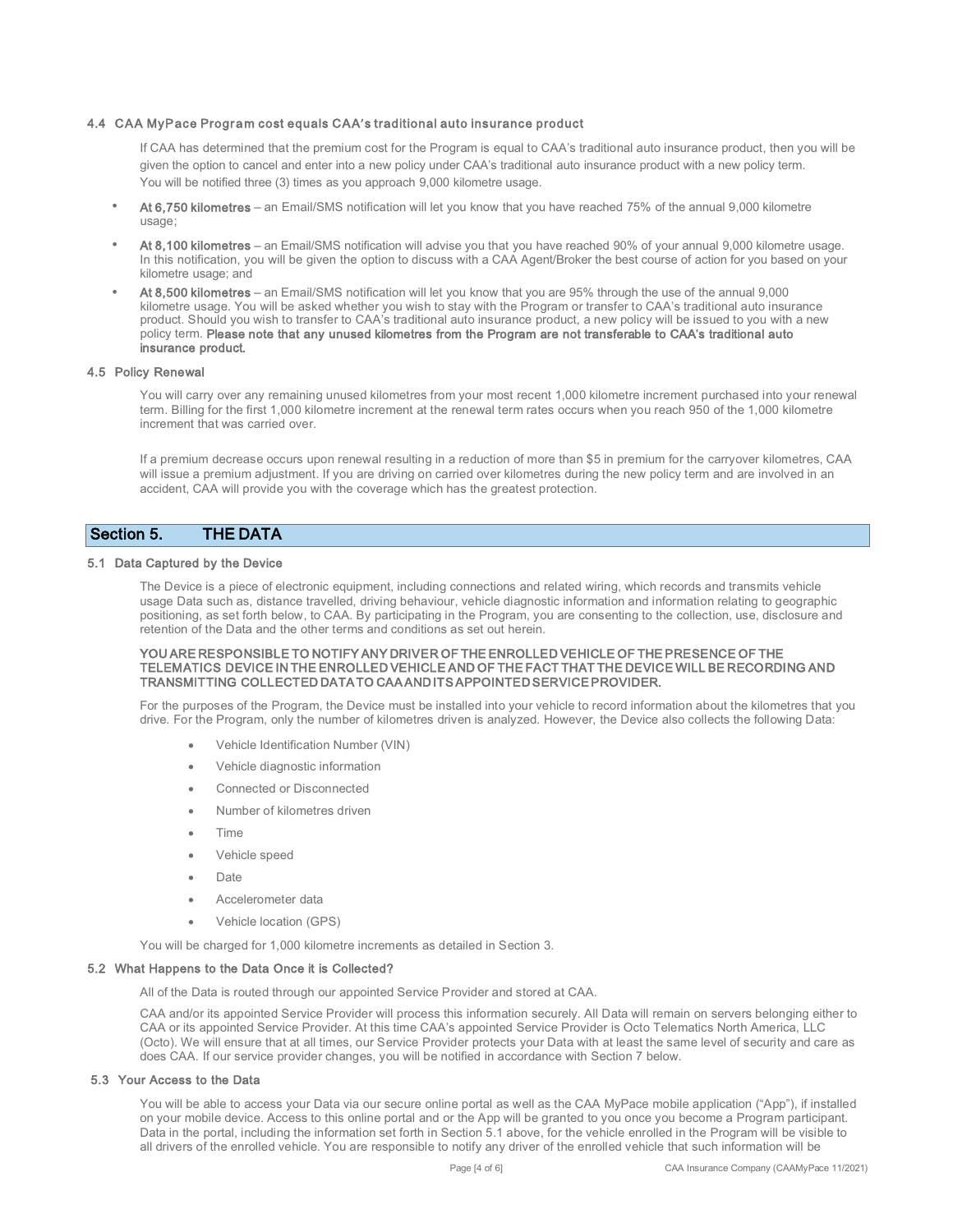visible to all other drivers of the vehicle.

Data will appear on the portal within 48 to 72 hours after the Data is transmitted to CAA.

#### 5.4 Data Collected by the Device

The Data collected through the Program is used by CAA to build up a profile on how many kilometres are driven in the vehicle. Once the Data is transmitted to CAA, the Data will not be retained on the Device.

#### 5.5 Withdrawing from Continuous Use of Data

In the event you withdraw from the Program or are removed by CAA for non-compliance under Section 2.4, CAA will continue to use the Data collected on an aggregate basis from the Device for analytics.

You may opt out of CAA's use of Personal Information by writing to us at CAA Insurance Company, 60 Commerce Valley Drive East, Thornhill, Ontario L3T 7P9, Attention: Privacy Office or by electronic mail to [privacy@caasco.ca.](mailto:privacy@caasco.ca)

### 5.6 How We Will Not Use the Data

For the purpose of the Program, "Personal Information" includes your name, address, and Vehicle Identification Number (VIN) and also includes the driving Data collected by the Program. CAA will not otherwise use Personal Information or disclose or transfer Personal Information to any other third party unless otherwise indicated.

CAA will not use the Data: (i) to cancel your current automobile insurance policy; (ii) to refuse renewal of an automobile insurance policy; (iii) to apply surcharges to your current or future renewed automobile insurance policy, or (iv) for marketing purposes.

### 5.7 Limitations on Privacy Protection of Your Data

The Data collected and stored at CAA or its appointed Service Provider may be disclosed to third parties, as required by law.

Data collected from the Device may be provided to third parties in relation to an accident, investigation and/or other litigation as required by law. For instance, the Data may be useful in determining the cause of an automobile accident. If your vehicle is in an accident, we may be under a legal obligation to preserve the Data transmitted from the Device. This information may be sought by opposing parties in a civil lawsuit or by police when investigating the cause of an accident, or we may be legally obligated to provide such information in response to a subpoena or as otherwise required by law.

CAA and its appointed Service Provider may be legally required to disclose the Data to others or their legal counsel and therefore, any participant in the Program should not expect under all circumstances to retain Data privacy or confidentiality. Nevertheless, we can assure you that CAA will not disclose or use the Data to resolve any first party claims that you or another driver of your vehicle may file against CAA without first obtaining your prior written consent.

# Section 6. ABOUT THE DEVICE

### 6.1 Property of CAA

All rights, title and interest to the Device are retained by CAA. All rights, title and interest to the software remain with CAA's appointed Service Provider. You may not alter, duplicate, make copies, reverse engineer, disassemble, decompile or create derivative works from the Device or software or otherwise attempt to derive the source code.

If you no longer wish to participate in the Program, you must return the Device to CAA. Failure to return the Device to CAA in a timely manner and in good, working condition (normal wear and tear excepted) could result in a charge to you of up to \$150 for each Device.

If you sell your vehicle or turn in a leased vehicle, you must ensure that the Device is removed.

#### 6.2 Installation of Device

You will be responsible for the safe installation of the Device into your vehicle. In some instances, it may be necessary to use an extension cable if the Device can not fit in the space in front of the port. CAA may include a cable with its shipment of the Device. If you are unable to install the Device and/or the cable safely into your vehicle, CAA will be glad to assist you.

You may remove the Device prior to taking your vehicle in for service or emission testing. Once the vehicle is returned to your possession, you must verify that the Device was reinstalled properly.

### 6.3 Interruptions in the Collection of Data

The Device transmits data from the OBD-II port via a cellular network where it is collected, analyzed and stored at CAA. The collection and transmission of Data by the Device may occasionally be impaired or interrupted by operational or atmospheric conditions, power failures or other causes, including without limitation, network coverage, government regulation or other situations, conditions or events beyond the reasonable control or capabilities of the Device or CAA.

Where it is possible to do so, we will rectify any interruptions to the transmission of the Data.

#### 6.4 Repair or Replacement of Device

If the Device is faulty, we will contact you immediately to repair or replace the Device, free of charge.

If, during the Program, you suspect that the Device is defective for any reason, you must notify us as soon as possible so that CAA can arrange to correct the fault. If CAA or our appointed Service Provider is unable to repair the Device remotely, CAA will contact you to discuss all available options.

In the event of loss of, or damage to, the Device as a direct result of an incident involving the participant's vehicle, CAA will pay for the repair of the Device or the replacement of the Device.